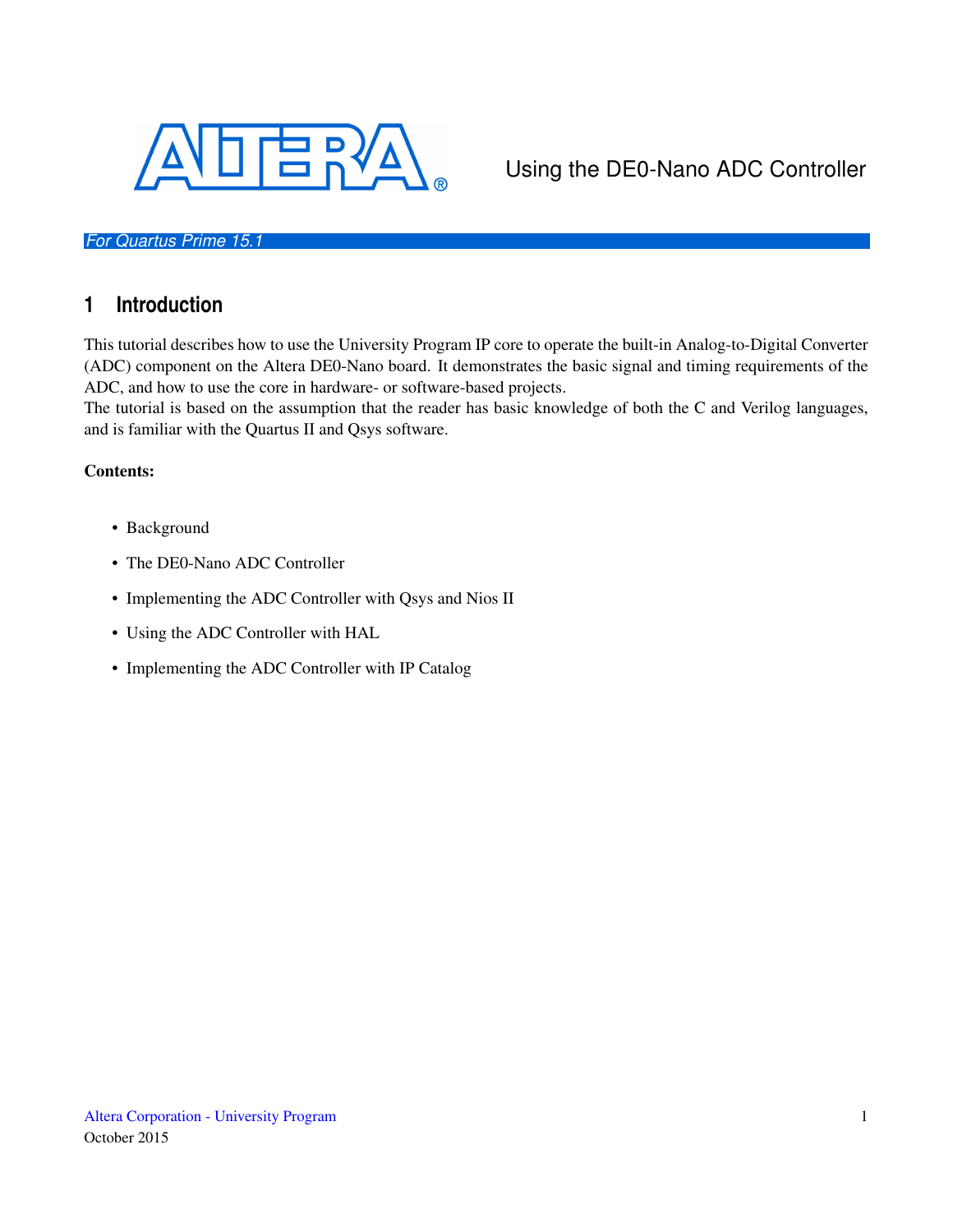# **2 Background**

Analog-to-Digital Converters are used to connect analog devices (such as a microphones) to a digital system. The ADC performs the function of converting a continuous-valued analog signal into a discrete-valued digital one.

The DE0-Nano board contains an ADC128S002 Analog-to-Digital Converter. This chip provides up to eight channels of analog input and converts them into a 12-bit digital signal.

# **2.1 ADC Signals**

<span id="page-1-0"></span>The ADC is connected to both the FPGA and the 2x13 GPIO header by several wires, as shown in Figure [1.](#page-1-0) The



Figure 1. Signals to and from the ADC

ADC receives analog signals via the eight analog input pins *IN0* through *IN7*. When performing a conversion, the ADC reads the signal on one of these eight input channels and converts it to a digital output. On the DE0-Nano board, these eight pins are part of the 26-pin connector on the underside of the board, which is referred to as the 2x13 GPIO header.

In addition to the eight analog input wires, the ADC also has four wires connected to the FPGA. These wires are used to control the ADC and to allow communication between it and the FPGA.

The *SCLK* and *C S* signals are used to control the ADC, and are generated by circuitry in the FPGA. The *SCLK* signal serves as a device clock for the ADC, while the  $\overline{CS}$  signal serves as an active-low chip select for the ADC chip.

The *DIN* and *DOUT* wires are used for transferring addresses and data between the two chips. The FPGA uses the *DIN* connection, which is mapped to the *ADC\_SADDR* pin on the FPGA, to provide the address of the next channel requested for conversion. The address is 3 bits in length, and is sent to the ADC serially at a rate of 1 bit per *SCLK* cycle.

The *DOUT* connection is mapped to the *ADC\_SDAT* pin on the FPGA, and is used by the ADC to send the digital value of the converted signal to the FPGA. This value is 12 bits long, and is sent to the FPGA in a serial manner at a rate of 1 bit per *SCLK* cycle.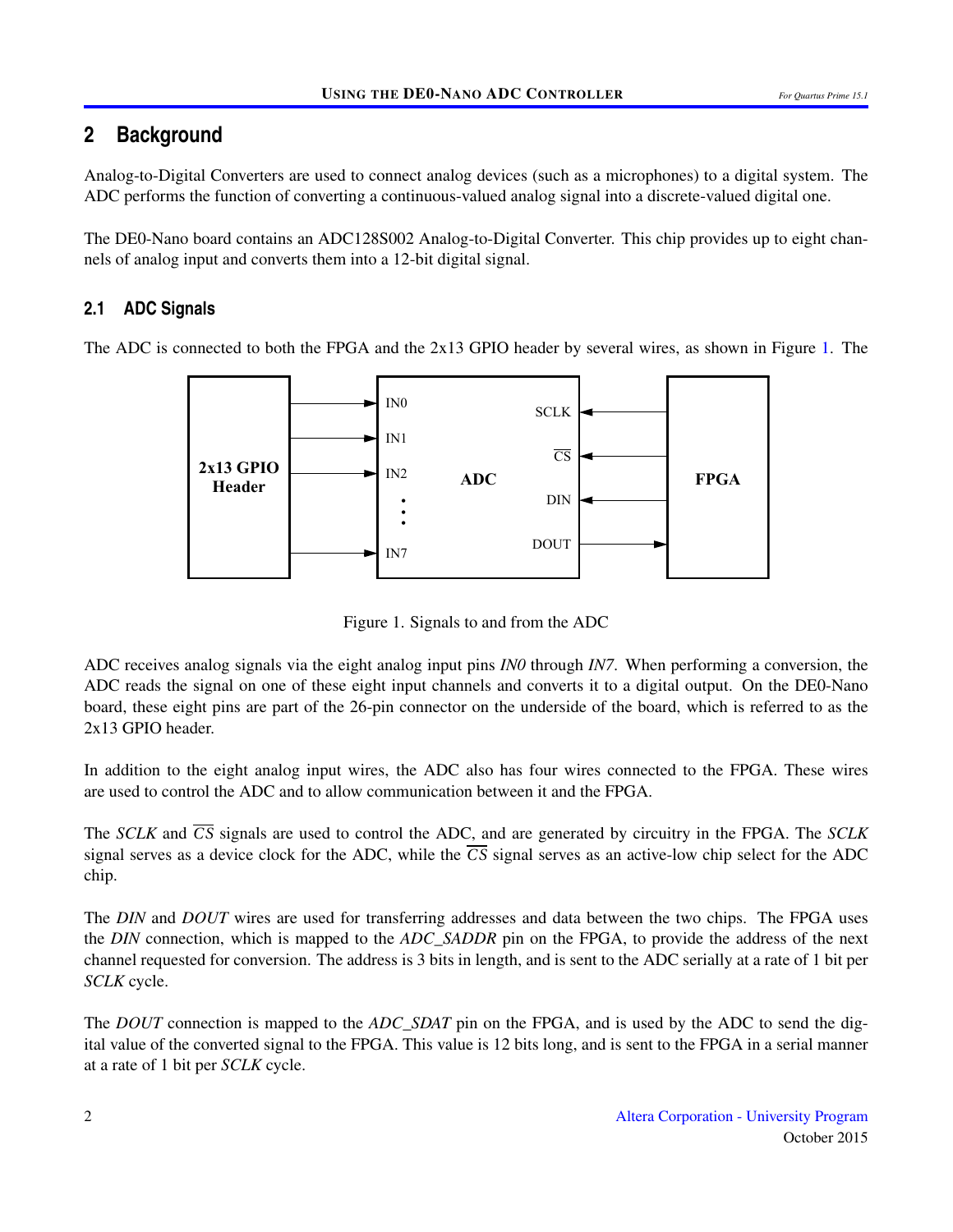#### **2.2 Timing and Signal Requirements**

The ADC128S002 operates on a 16-cycle operational frame, as shown in Figure [2.](#page-2-0) The user is required to provide the *SCLK*,  $\overline{CS}$ , and *DIN* signals to the ADC, and to capture the *DOUT* signal as it is transmitted.

<span id="page-2-0"></span>

Figure 2. Timing requirements for the ADC

The *DOUT* signal provides the 12-bit converted value of the selected channel. On power-up, channel 0 is selected by default, while subsequent reads will use the address provided in the previous operational frame. The data bits are transmitted in descending order, such that the highest-order bit is delivered first. It is captured by the user on the rising edge of *SCLK*.

The *DIN* signal is used to select the channel to be converted in the following frame. It is delivered in descending order, and is captured by the ADC on the positive edges of *SCLK*. In order to avoid potential race conditions, the user should generate *DIN* on the negative edges of *SCLK*.

*C S* should be lowered on the first falling edge of *SCLK*, and raised on the last rising edge of an operational frame. The *SCLK* frequency is limited to a range of 0.8 to 3.2 MHz in which the ADC will function correctly.

### **2.3 Analog Circuit Requirements**

All analog inputs are referenced against a 3.3 V signal hardwired to the ADC. Therefore, to avoid damaging the DE0-Nano board, any voltages provided to the ADC via the 2x13 header pins should not exceed 3.3 V. If the analog circuitry is powered by a supply voltage greater than 3.3 V, voltage dividers should be used to limit the maximum output voltage to 3.3 V. Example analog circuits for measuring a variety of stimuli are shown in Figure [3.](#page-3-0) The resistance values given are approximate; all analog signals should be measured before being connected to the ADC.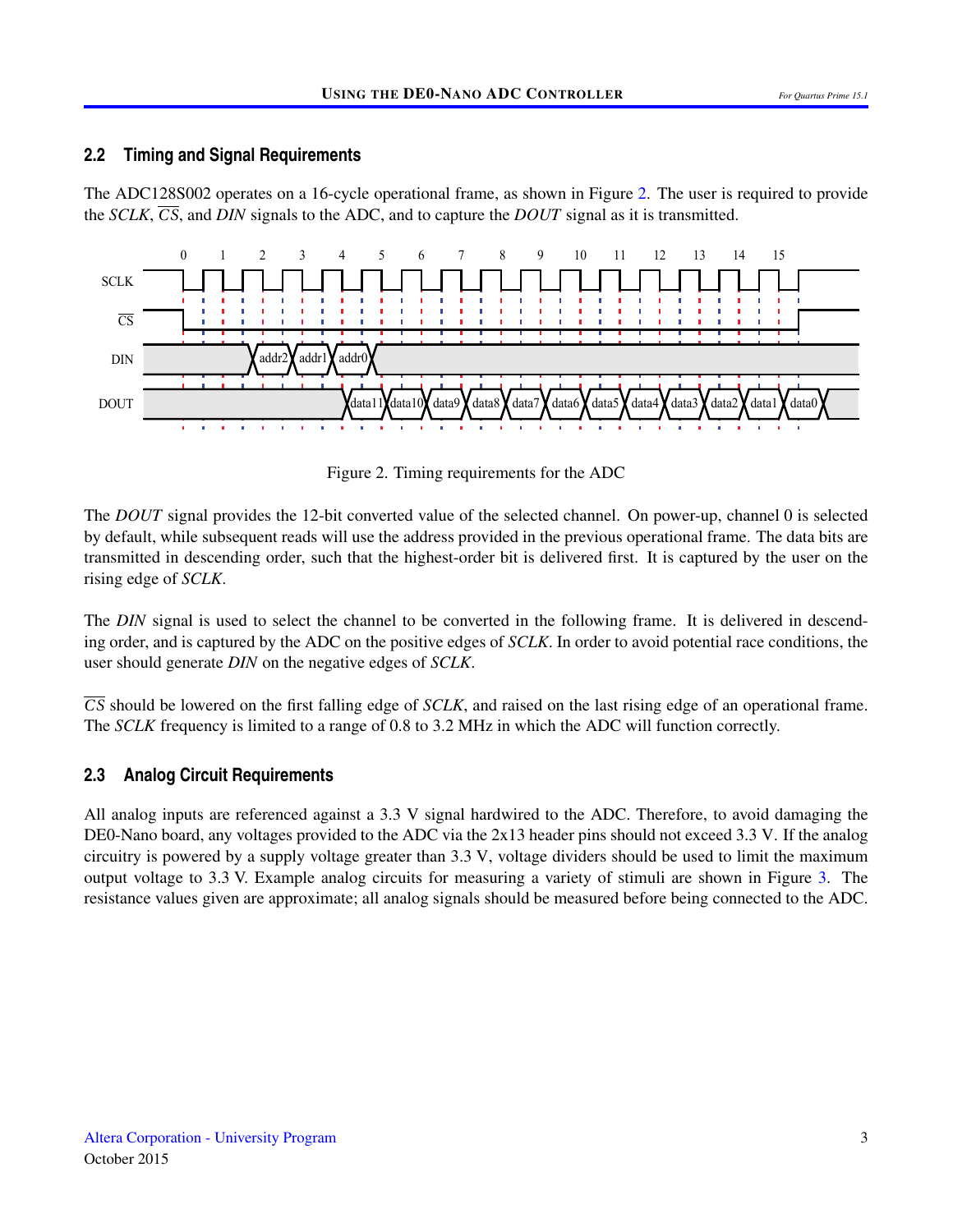<span id="page-3-0"></span>

Figure 3. Examples of analog circuits using a variety of sensors.

Figure [3a](#page-3-0) includes a photoresistor. A photoresistor can be used to detect sources of light by changing resistance based upon the amount of light that strikes its surface. In this configuration, a high output voltage represents a bright signal, and low output represents a dark one. This can be reversed by switching the 3.3 V and GND connections.

Figure [3b](#page-3-0) shows the usage of a simple switch. The output voltage is low when the switch is open, and high when the switch is closed. As with the photoresistor, this can be changed by swapping the 3.3 V and GND connections.

Figure [3c](#page-3-0) utilizes a microphone. Since many basic microphones do not have a large enough signal amplitude to be detected by the ADC, the output may require amplification. The resistor should be matched to the impedance of the microphone.

When connecting analog circuits to the ADC, it it essential to connect the ground potential of the circuit to the GND (pin 26) of the 2x13 GPIO header on the DE0-Nano board. This creates a common reference point for both the circuit and the board, so that voltages can be compared accurately. Figure [4](#page-4-0) illustrates how an analog circuit should be connected to the board.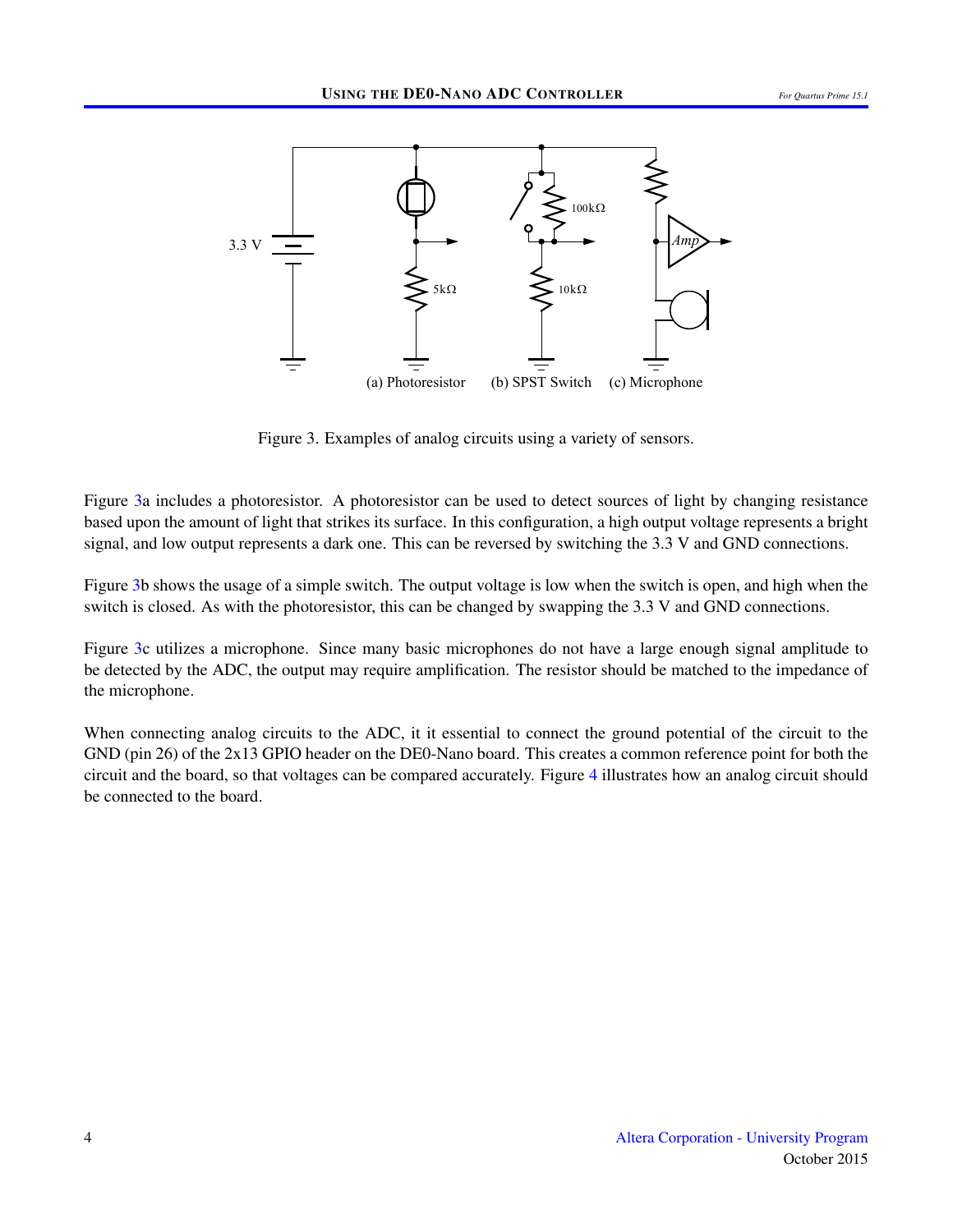<span id="page-4-0"></span>

Figure 4. An analog circuit connected to the 2x13 GPIO header, shown from the underside of the DE0-Nano board.

The 2x13 GPIO should be on the left edge of the board.

# **3 The DE0-Nano ADC Controller**

The DE0-Nano ADC Controller IP Core manages and controls the signals between the ADC and FPGA, and provides the user with the converted values. The core is usable in both hardware-only and software-controlled versions. It reads each of the input channels of the ADC in ascending order once per update cycle, storing the acquired values locally. Once the update cycle is complete, the new values are available for access. It also provides a number of customizations to the user to control its operation.

The ADC Controller core defines the number of channels in use as a parameter, *NUM\_CH*, which is set by the user when the core is instantiated. Since the core operates by sampling all used channels in series, reducing the number of used channels will reduce the total amount of time required to refresh the values.

The core also allows specification of the *SCLK* frequency. The user can enter a desired value in the allowed range of 0.8 to 3.2 MHz. Exact matching of the desired *SCLK* value is not guaranteed, as *SCLK* is derived as an integer factor of the system clock. Typically, the mismatch will be less than a 5% difference between the desired and implemented value.

## **3.1 Implementing the ADC Controller with the Qsys Tool**

### **3.1.1 The Software-Controlled ADC Core**

For complex systems where a processor and software control is desired, the ADC controller can be included as a Qsys component compatible with a Nios II processor. For information on designing systems with the Qsys tool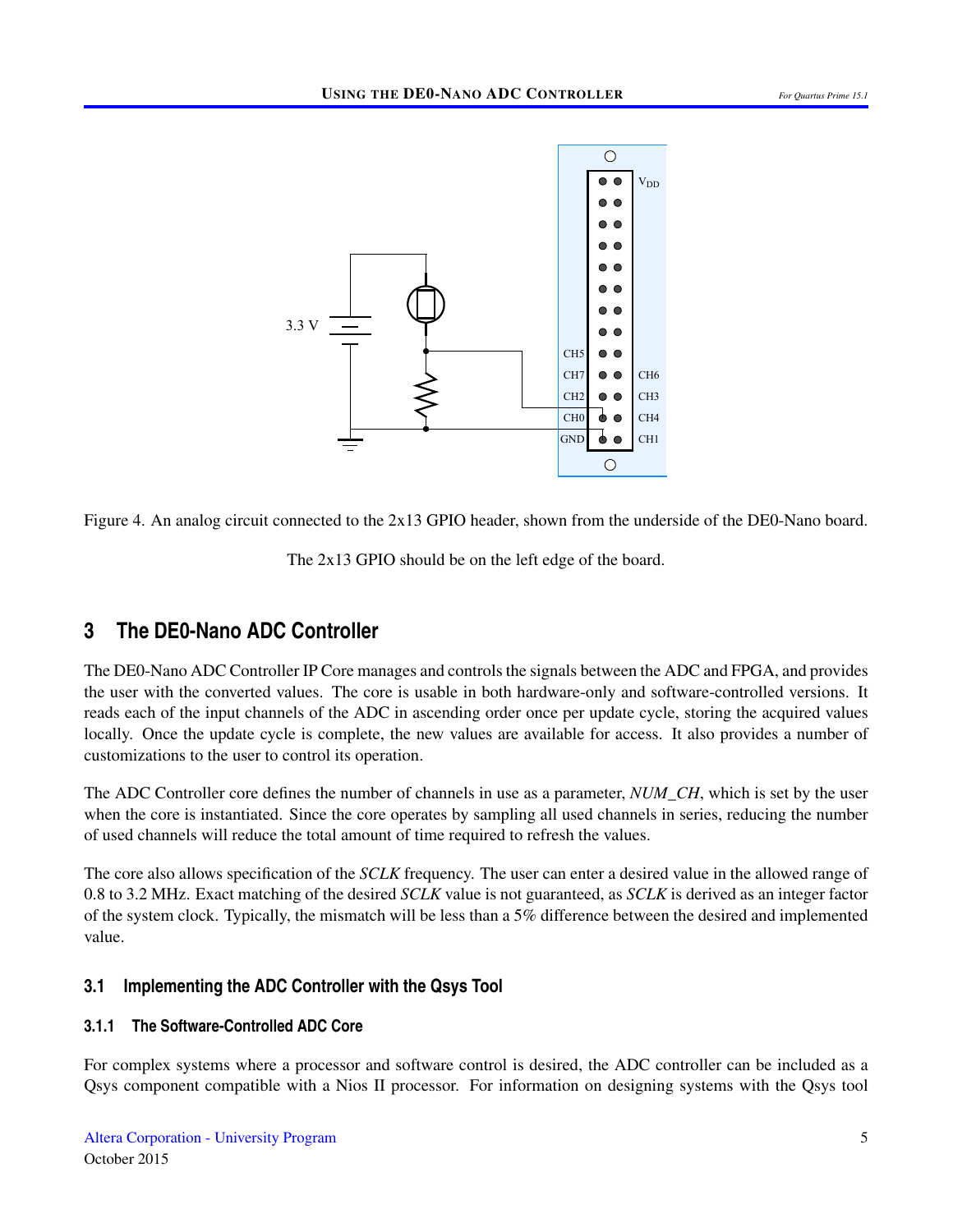and Nios II, refer to the *Introduction to the Altera Qsys Integration Tool* and *Introduction to the Altera Nios II Soft Processor* tutorials.

<span id="page-5-0"></span>The ADC Controller provides the processor with eight memory-mapped registers for reading and three registers for writing, as detailed in Table [1.](#page-5-0) The Controller is operated by reading from and writing to these registers.

| Table 1. DE0-Nano ADC Controller register map |                                           |   |                                   |  |  |  |
|-----------------------------------------------|-------------------------------------------|---|-----------------------------------|--|--|--|
| <b>Offset in bytes</b>                        | <b>Read/Write</b><br><b>Register name</b> |   | <b>Purpose</b>                    |  |  |  |
| $\boldsymbol{0}$                              | $CH_0$                                    | R | Converted value of channel 0      |  |  |  |
|                                               | Update                                    | W | Update the converted values       |  |  |  |
| 4                                             | $CH_1$                                    | R | Converted value of channel 1      |  |  |  |
|                                               | Auto-Update                               | W | Enables or disables auto-updating |  |  |  |
| 8                                             | CH <sub>2</sub>                           | R | Converted value of channel 2      |  |  |  |
| 12                                            | CH <sub>3</sub>                           | R | Converted value of channel 3      |  |  |  |
| 16                                            | CH <sub>4</sub>                           | R | Converted value of channel 4      |  |  |  |
| 20                                            | CH <sub>5</sub>                           | R | Converted value of channel 5      |  |  |  |
| 24                                            | CH <sub>6</sub>                           | R | Converted value of channel 6      |  |  |  |
| 28                                            | CH <sub>7</sub>                           | R | Converted value of channel 7      |  |  |  |

For reading, each of the eight registers corresponds to one of the 8 input channels to the ADC. After the ADC converts the desired number of channels, the converted values will be available in these registers. If a channel is not in use, its corresponding register will contain zeroes.

The *Update* register is used to initiate a conversion operation. Performing a write to this register will update all channels in use, with the new values becoming available once the entire conversion process has finished. If reads to the channel registers are attempted while a conversion is taking place, then the *wait\_request* signal will be raised, causing the processor to stall until the update has finished.

The *Auto-Update* register is initially loaded with a zero value. The auto-update allows the system to automatically begin a second update cycle after the first finishes. As result, channel values can be accessed during an update cycle, and it is user's responsibility to ensure the values used are up-to-date. Writing a '1' to this register enables auto-update, while writing a '0' disables it.

### **3.1.2 Implementing the ADC Core**

To demonstrate the use of the ADC Controller, we will implement a system using the Qsys tool. The system will be controlled by a processor and software, and the converted values from the ADC will be displayed on the DE0-Nano's LEDs.

To make a new system with the ADC Controller, create a new project in Quartus II named *adc\_demo*. The top-level module should also be *adc\_demo*. Specify the device as *Cyclone IV E* EP4CE22F17C6, and complete the project creation. Then, open the Qsys tool.

The system will have four main components: the ADC Controller, a Nios II processor, on-chip memory, and LEDs to display the read values. The block diagram of the system is shown in Figure [5.](#page-6-0)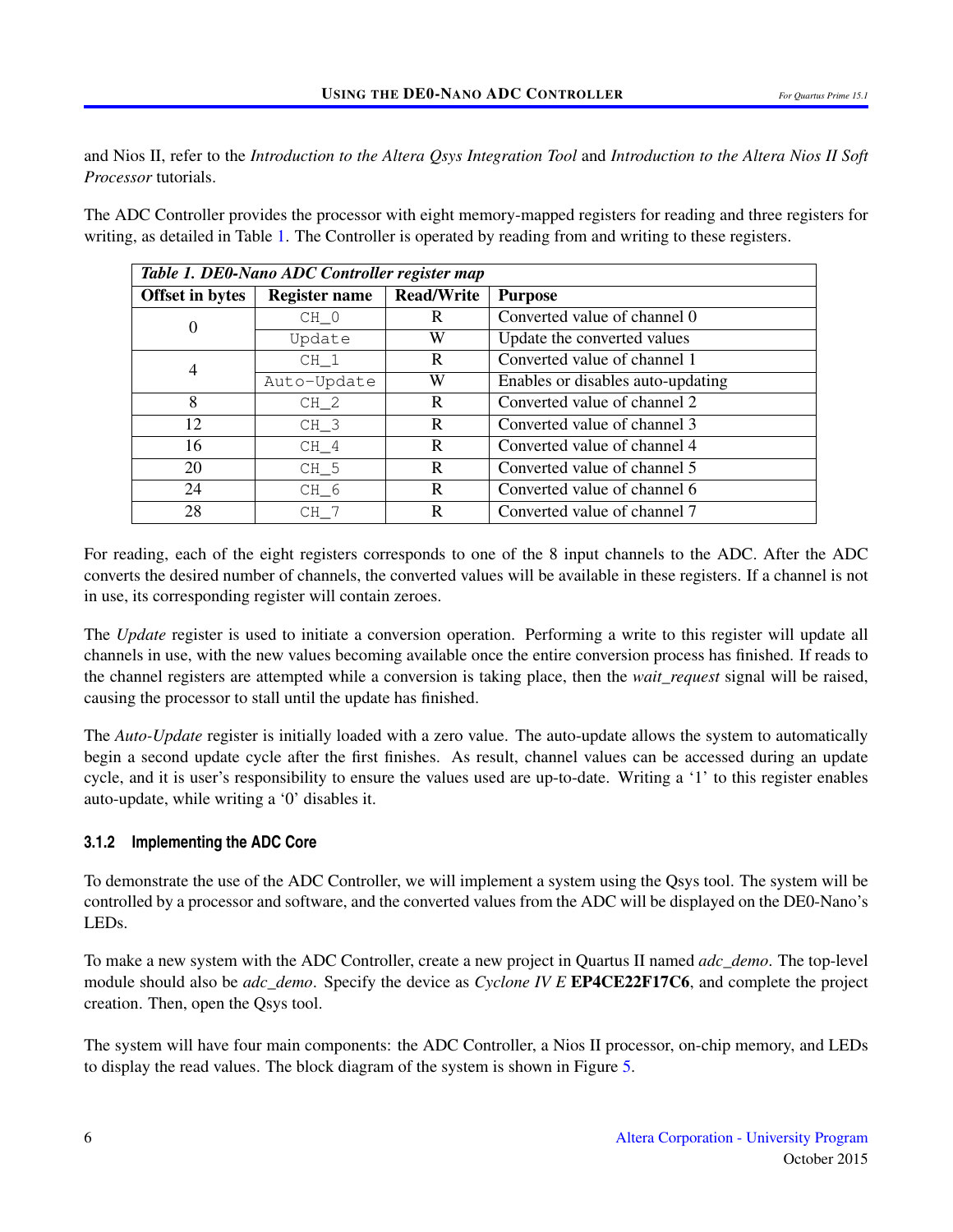<span id="page-6-0"></span>

Figure 5. A simple Nios II system with the ADC Controller.

Firstly, rename the *clk\_0* to *clk* by right-clicking on the *clk\_0* and select rename.

From the Processors and Peripherals, select the Nios II Processor from the Embedded Processors list. Select Nios II/e as the processor type, and add it to the system. Rename this module to *cpu*, and connect it to the clock and reset signals.

Next add the on-chip memory by selecting On-Chip Memory (RAM or ROM) from the Basic Functions > On Chip Memory component list. Specify "8192" as the total memory size and select Finish to add it to the system. Connect the clock and reset signals to the memory, and connect the memory to the data\_master and instruction\_master sources of the Nios II processor. Rename the memory to *onchip\_mem*. Edit the Nios II processor to specify *onchip\_mem* as the reset and exception vector memories.

Use a Parallel Port component to connect the system to the LEDs. Select University Program > Generic IO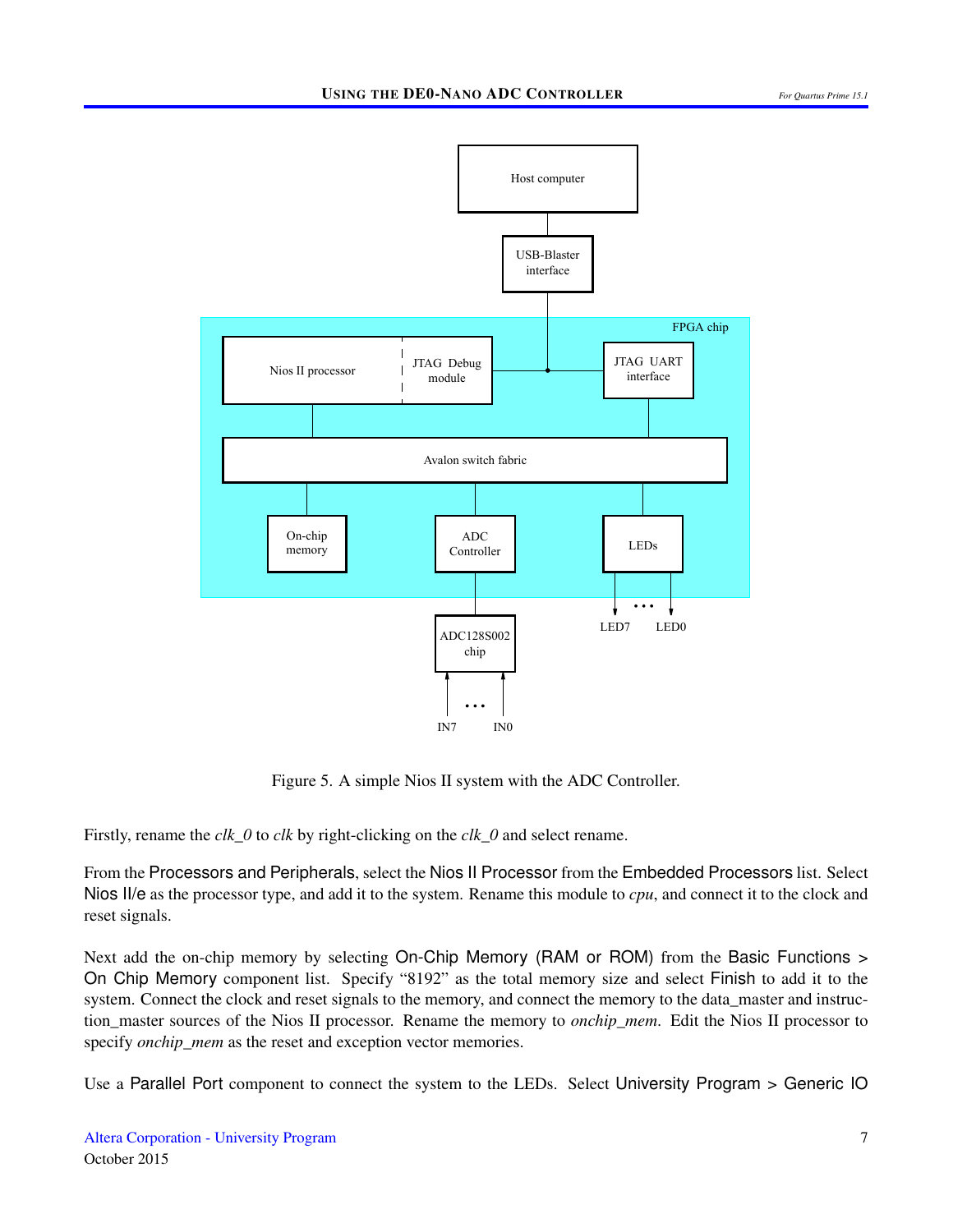and choose the Parallel Port component. Select DE0-Nano as the board type and LEDs as the I/O device. Rename the component to *LEDs*. Connect it to the clock and reset sources, the Nios II data\_master, and export the conduit as *leds*.

| DEO-Nano ADC Controller - de0_nano_adc_0                                                                                                  | $\mathbf{x}$                             |
|-------------------------------------------------------------------------------------------------------------------------------------------|------------------------------------------|
| DE0-Nano ADC Controller<br>altera_up_avalon_de0_nano_adc                                                                                  | Documentation                            |
| <b>Block Diagram</b>                                                                                                                      | <b>Parameters</b>                        |
| Show signals                                                                                                                              | ADC Clock Frequency (MHz):<br>3.2<br>MHz |
|                                                                                                                                           | Number of Channels Used (0 to n-1): 2    |
| deO nano adc O<br>clk<br>clock<br>reset<br>reset<br>adc slave<br>avalon<br>external_interface<br>conduit<br>altera_up_avalon_de0_nano_adc |                                          |
|                                                                                                                                           | Finish<br>Cancel                         |

Figure 6. The ADC Controller component window.

Lastly, include the ADC Controller in the system by selecting *University Program > Generic IO > DE0-Nano ADC Controller* from the component list. Specify "2" as the number of channels used and select Finish to add it to the system. After adding the ADC controller to your system, rename the component to *ADC*. Connect the *clk*, *reset* and *adc\_slave* signals to the clock source, clock reset and data\_master sources, and export the *external\_interface* signal as *adc*.

Assign the component addresses by selecting System > Assign Base Addresses. The system should match the one presented in Figure [7.](#page-8-0) Take note of the addresses assigned to the LEDs and the ADC controller, as these will be needed later. Save the system as *nios\_system* and generate it.

After generating the system, it is necessary to create a top-level module for the system. Create a new verilog file and copy the code from Figure [8](#page-9-0) into it, or use the one provided in the "design files" subdirectory. Save this file as *adc\_system.v.* Add the top level file just created and the *synthesis/nios\_system.qip* file to project file list. Import the DE0-Nano Pin Assignments file and compile the project.

To use the ADC in a C program, declare a **volatile int** \* for each peripheral, such as the ADC or LEDs. Assign this pointer the base address of the component as it was defined in Qsys. To read from or write to the component, use the dereference operator (\*) to read or write values as appropriate. For peripherals with multiple registers, such as the ADC controller, treat the peripheral as an array of integer-sized values.

Example C code for operating the ADC is shown in Figure [9,](#page-10-0) and is available for use in the "design files" subdirectory. This code uses the first two channels of the ADC, alternating between them every 500,000 reads. The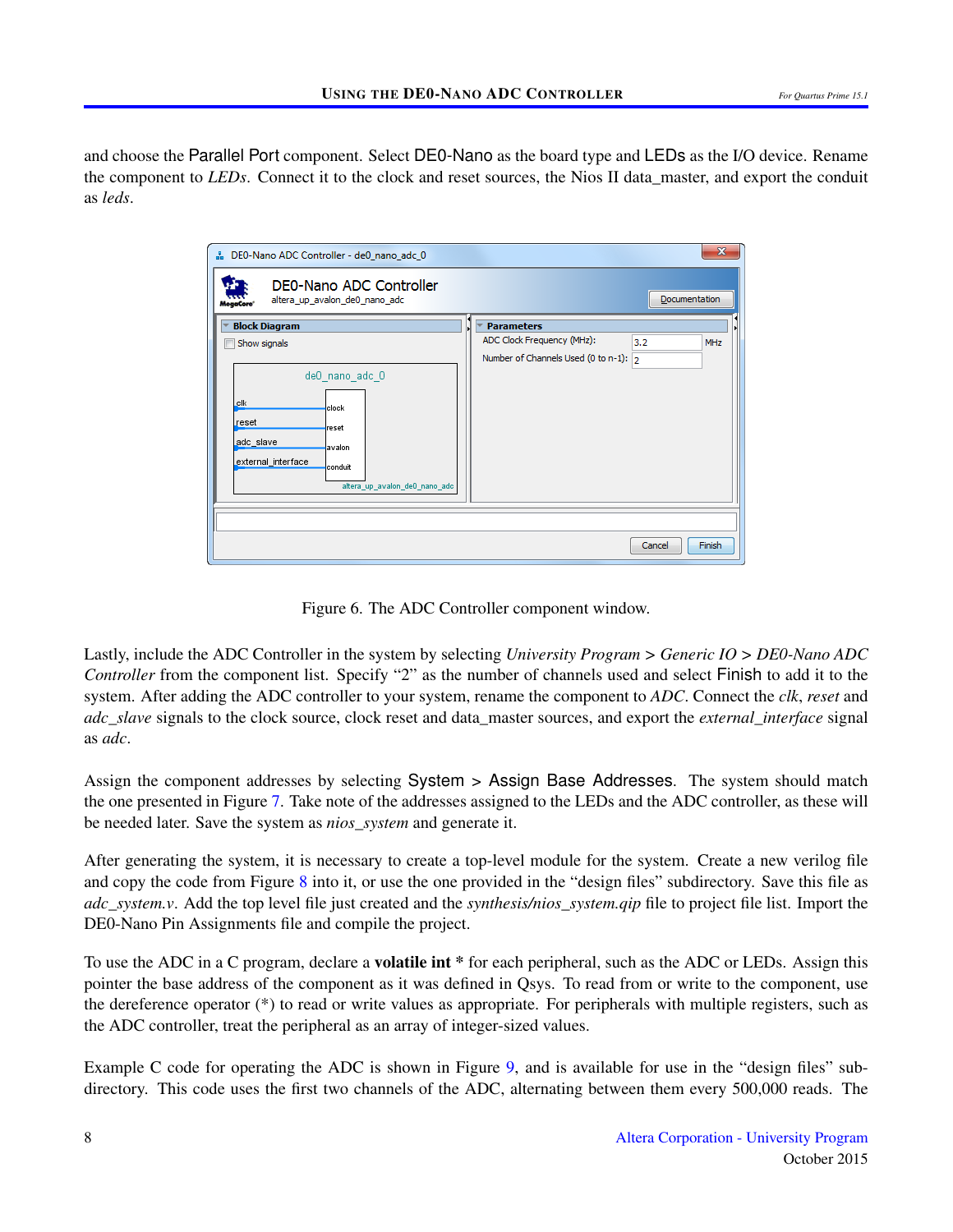<span id="page-8-0"></span>

Figure 7. The system in Qsys with the ADC Controller.

highest 8 bits for the channel will be displayed on the LEDs.

Use the Altera Monitor Program to download the system and C program to the FPGA chip. Users unfamiliar with the Altera Monitor Program should consult the *Altera Monitor Program Tutorial* for a detailed description of the program's features. To begin, create a new project using a custom system. Use the *.sopcinfo* generated by Qsys and the *.sof* file generated by Quartus to define the system. Next, choose C Program as the program type, and include the relevant C file. Leave all other settings unchanged, complete project creation and compile the program. After compilation is finished, load the program and select Actions > Continue to run it.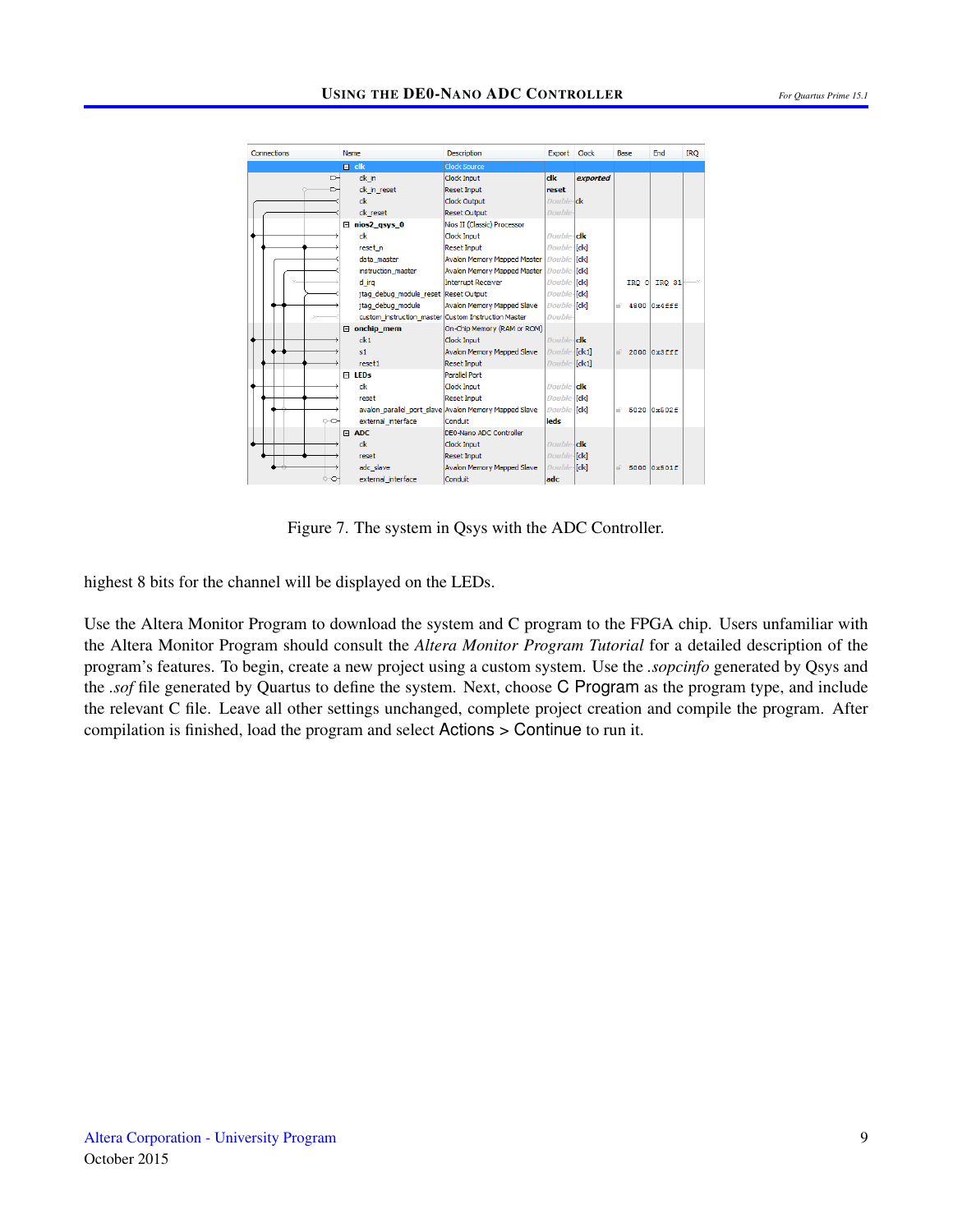<span id="page-9-0"></span>module adc\_demo (CLOCK\_50, KEY, LED, ADC\_SCLK, ADC\_CS\_N, ADC\_SDAT, ADC\_SADDR); input CLOCK\_50; input [0:0] KEY; output [7:0] LED; input ADC\_SDAT; output ADC\_SCLK, ADC\_CS\_N, ADC\_SADDR; nios\_system NIOS ( .clk\_clk (CLOCK\_50), .reset\_reset\_n (KEY[0]), .leds\_export (LED), .adc\_sclk (ADC\_SCLK),  $adc_cs_n$  (ADC $_C$ CS $_N$ ), .adc\_dout (ADC\_SDAT),

#### endmodule

);

Figure 8. Example top-level module for a project using the ADC Controller.

.adc\_din (ADC\_SADDR)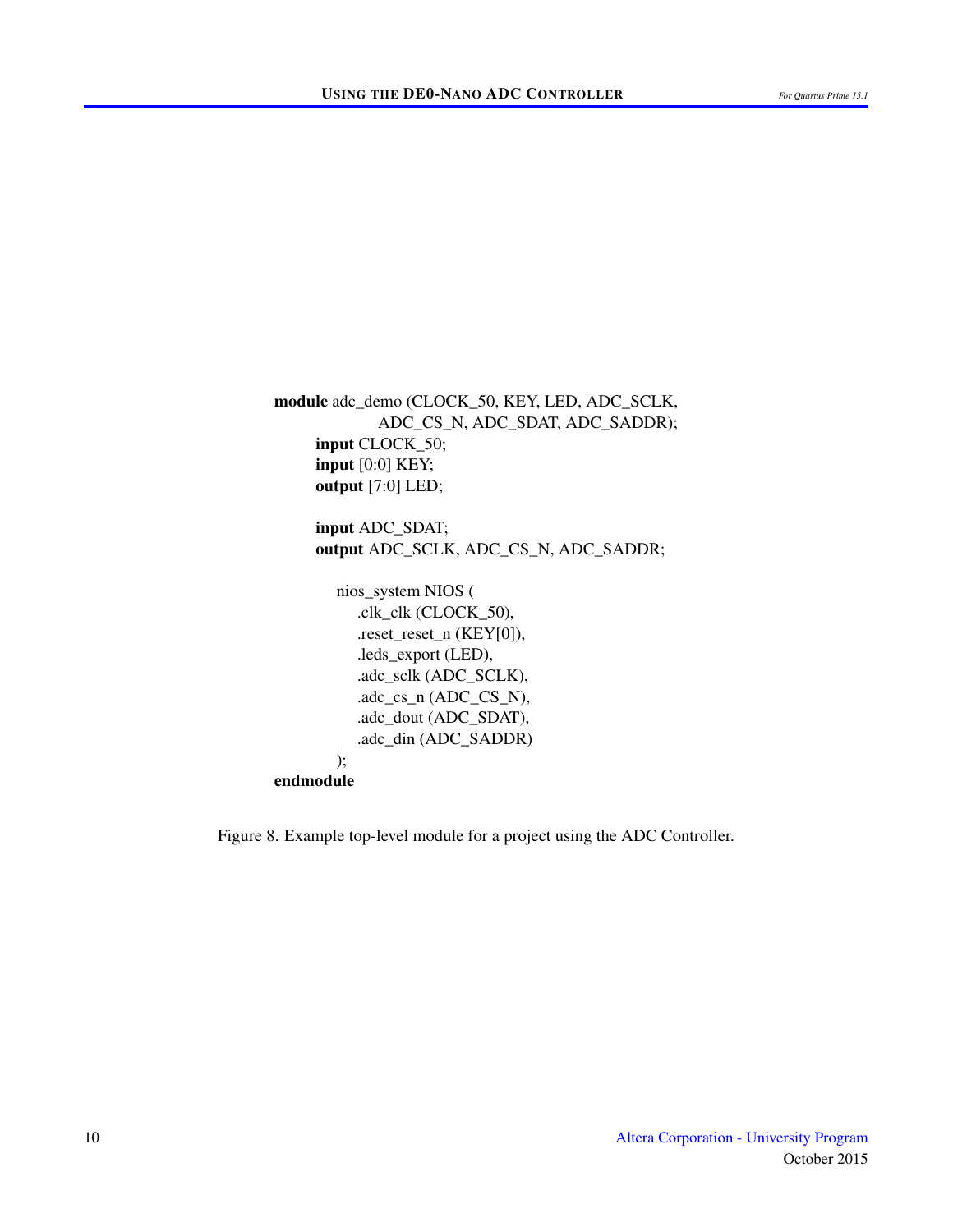```
#define ADC_ADDR 0x00005000
#define LED_ADDR 0x00005020
int main (void){
  volatile int * adc = (int*)(ADC_ADDR);
  volatile int * led = (int*)(LED_ADDR);
  unsigned int data;
  int count;
  int channel;
  data = 0;
  count = 0;
  channel = 0;
  while (1){
     *(adc) = 0; //Start the ADC read
     count += 1;
     data = *(adc+channel); //Get the value of the selected channel
     data = data/16; //Ignore the lowest 4 bits
     *(led) = data; //Display the value on the LEDs
     if (count==500000){
        count = 0;
        channel = !channel;
     }
  }
  return 0;
}
```
Figure 9. C code to operate the ADC.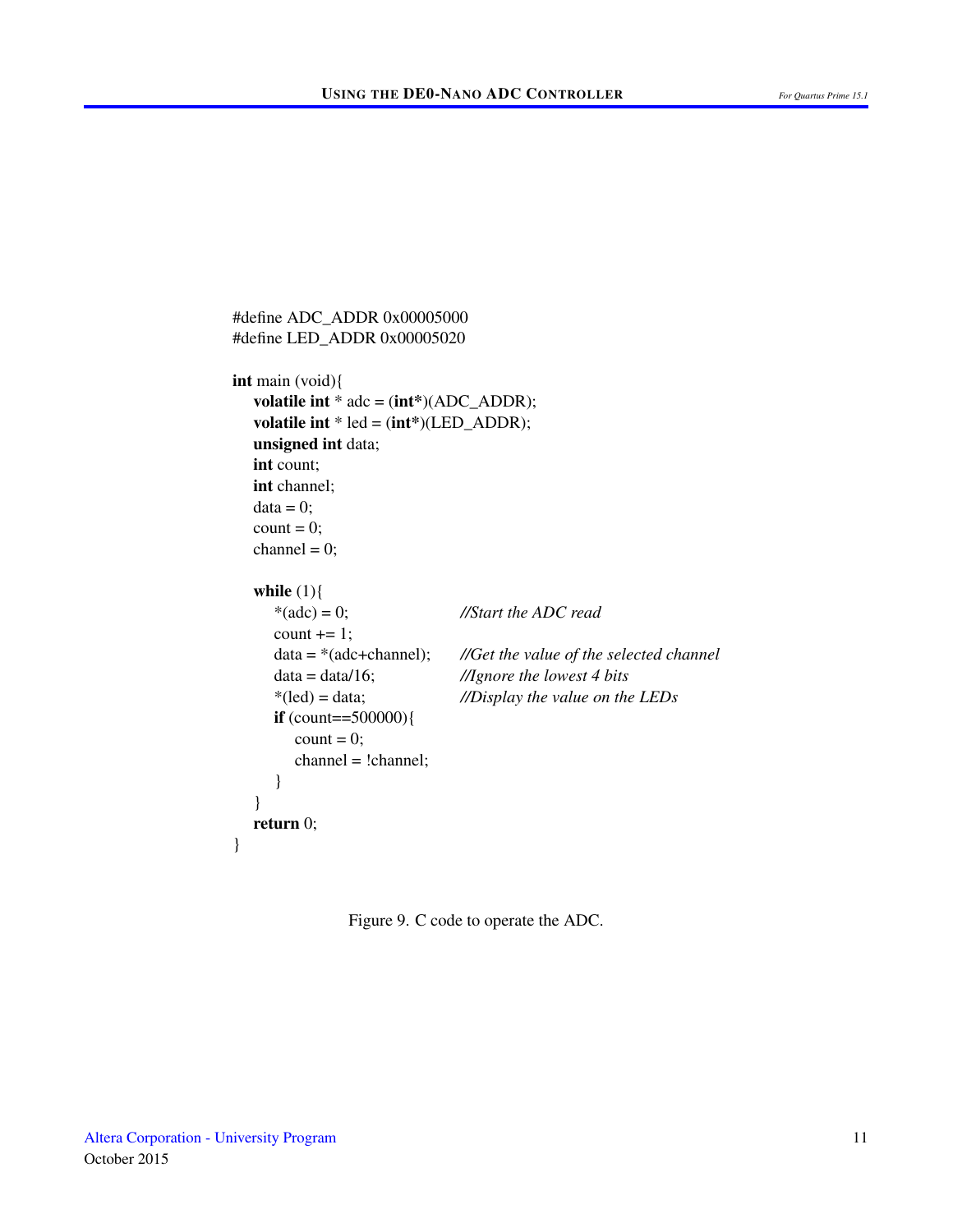#### **3.2 Using the ADC Controller with HAL**

Alternatively, it is possible to use a processor and the various peripherals on the DE0-Nano board without creating a custom system. In this case, it is advantageous to use the *Hardware Abstraction Layer* or HAL. The HAL allows the use of task-specific function calls for accessing the peripheral, instead of accessing the peripheral directly. Additional details on the HAL can be found in the *Using HAL Device Drivers with the Altera Monitor Program* tutorial. The documentation for all University Program HAL devices can be found in the [Quartus Directory]/ip/University\_Program directory.

The HAL Driver for the ADC offers five functions for accessing and controlling the ADC. To use these functions, the program must include the statement:

#include "altera\_up\_avalon\_de0\_nano\_adc.h"

The first step when using the ADC with HAL is to create a device pointer to the ADC. HAL device drivers feature a different variable type for each device; for the ADC controller, the type "*alt\_up\_de0\_nano\_adc\_dev*" is used. After creating the pointer, the value is assigned using the *alt* up de0 nano adc open dev  $(...)$  function. This function takes in the name of the device and locates it within the system, and returns a pointer to the adc controller. If the default system is used, the string *"/dev/ADC"* should be used; otherwise, replace ADC with the name of the component as defined in the Qsys system. The result of this function should be assigned to the device pointer created for the ADC.

Once initialized, the other four functions can be used as desired. Definition prototypes and detailed descriptions for the HAL functions are shown in Figure [10.](#page-12-0) An alternative version of the C example presented above - now using the HAL - is shown in Figure [11,](#page-13-0) and in the "design files" subdirectory.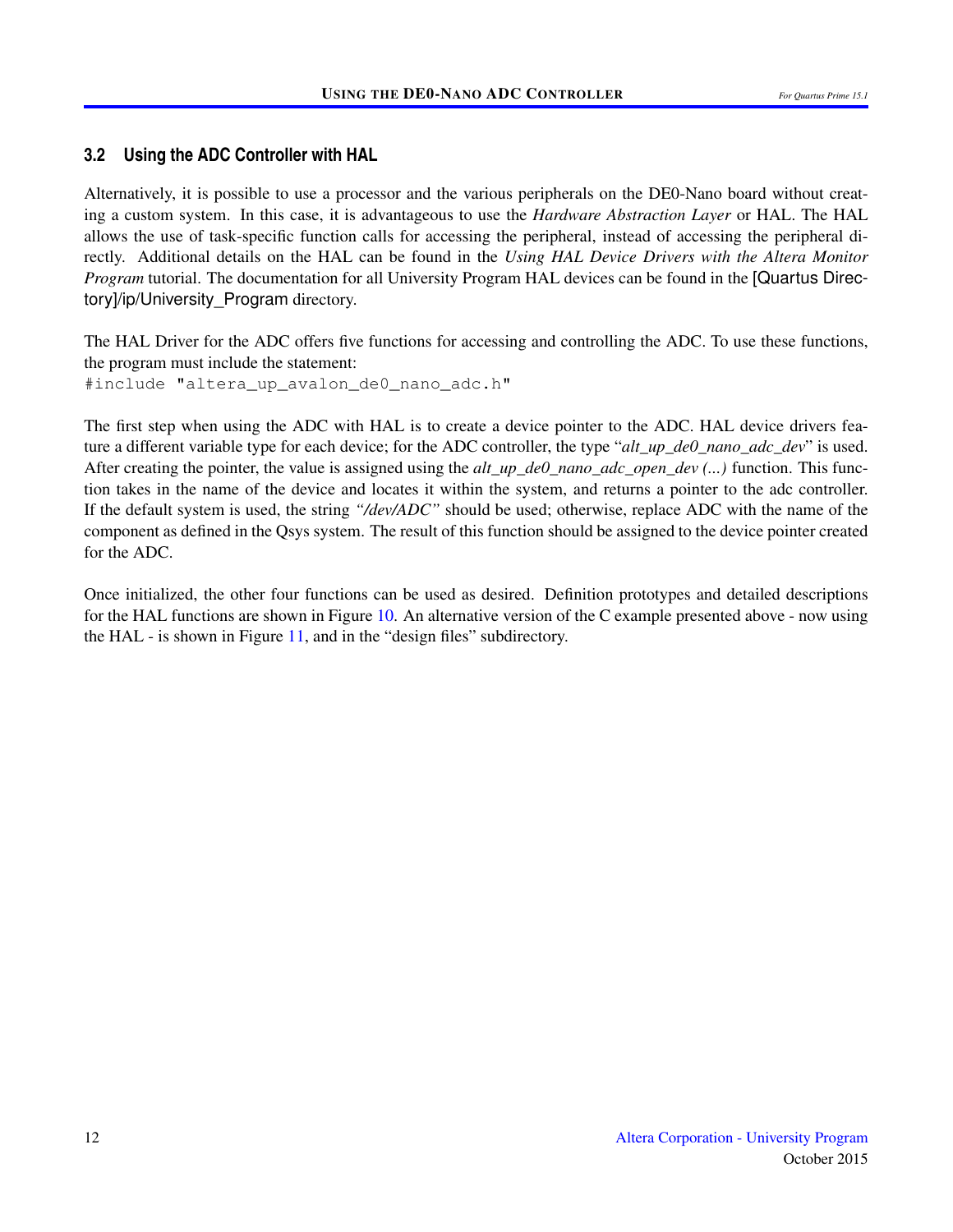#### <span id="page-12-0"></span>**alt\_up\_de0\_nano\_adc\_open\_dev**

| <b>Prototype:</b>   | alt_up_de0_nano_adc_dev* alt_up_de0_nano_adc_open_dev(                  |  |  |  |  |
|---------------------|-------------------------------------------------------------------------|--|--|--|--|
|                     | const char *name)                                                       |  |  |  |  |
| Include:            | <altera_up_avalon_de0_nano_adc.h></altera_up_avalon_de0_nano_adc.h>     |  |  |  |  |
| <b>Parameters:</b>  | name – the ADC Controller name. For example, if the ADC controller      |  |  |  |  |
|                     | name in Qsys is "ADC", then <i>name</i> should be "/dev/ADC"            |  |  |  |  |
| <b>Returns:</b>     | The corresponding device structure, or NULL if the device is not found. |  |  |  |  |
| <b>Description:</b> | Open the ADC controller device specified by <i>name</i> .               |  |  |  |  |
|                     |                                                                         |  |  |  |  |

#### **alt\_up\_de0\_nano\_adc\_read**

| <b>Prototype:</b>  | unsigned int alt_up_de0_nano_adc_read (                             |  |  |  |  |  |  |
|--------------------|---------------------------------------------------------------------|--|--|--|--|--|--|
|                    | alt_up_de0_nano_adc_dev *adc, unsigned channel)                     |  |  |  |  |  |  |
| Include:           | <altera_up_avalon_de0_nano_adc.h></altera_up_avalon_de0_nano_adc.h> |  |  |  |  |  |  |
| <b>Parameters:</b> | $\alpha$ adc – struct for the ADC controller device.                |  |  |  |  |  |  |
|                    | channel – the channel to be read, from 0 to 7.                      |  |  |  |  |  |  |
| <b>Returns:</b>    | data – The converted value from the desired channel.                |  |  |  |  |  |  |
|                    | <b>Description:</b> Read from a channel of the ADC.                 |  |  |  |  |  |  |

#### **alt\_up\_de0\_nano\_adc\_update**

| <b>Prototype:</b>  | void alt_up_de0_nano_adc_update(                                                         |  |  |  |  |
|--------------------|------------------------------------------------------------------------------------------|--|--|--|--|
|                    | $alt\_up\_de0\_nano\_adc\_dev *adc)$                                                     |  |  |  |  |
| Include:           | <altera_up_avalon_de0_nano_adc.h></altera_up_avalon_de0_nano_adc.h>                      |  |  |  |  |
| <b>Parameters:</b> | $\alpha$ adc – struct for the ADC controller device.                                     |  |  |  |  |
|                    | <b>Description:</b> Trigger the controller to convert all channels and store the values. |  |  |  |  |

## **alt\_up\_de0\_nano\_adc\_auto\_enable**

| <b>Prototype:</b>  | void alt_up_de0_nano_adc_auto_enable(                               |  |  |  |  |
|--------------------|---------------------------------------------------------------------|--|--|--|--|
|                    | alt_up_de0_nano_adc_dev *adc)                                       |  |  |  |  |
| Include:           | <altera_up_avalon_de0_nano_adc.h></altera_up_avalon_de0_nano_adc.h> |  |  |  |  |
| <b>Parameters:</b> | $\alpha$ adc – struct for the ADC controller device.                |  |  |  |  |
|                    | <b>Description:</b> Enable automatic converting of channels.        |  |  |  |  |
|                    |                                                                     |  |  |  |  |

## **alt\_up\_de0\_nano\_adc\_auto\_disable**

| <b>Prototype:</b> | void alt_up_de0_nano_adc_auto_disable(                              |  |  |  |  |
|-------------------|---------------------------------------------------------------------|--|--|--|--|
|                   | alt_up_de0_nano_adc_dev *adc)                                       |  |  |  |  |
| <b>Include:</b>   | <altera_up_avalon_de0_nano_adc.h></altera_up_avalon_de0_nano_adc.h> |  |  |  |  |
|                   | <b>Parameters:</b> adc – struct for the ADC controller device.      |  |  |  |  |
|                   | <b>Description:</b> Disable automatic converting of channels.       |  |  |  |  |

Figure 10. HAL functions for the ADC controller.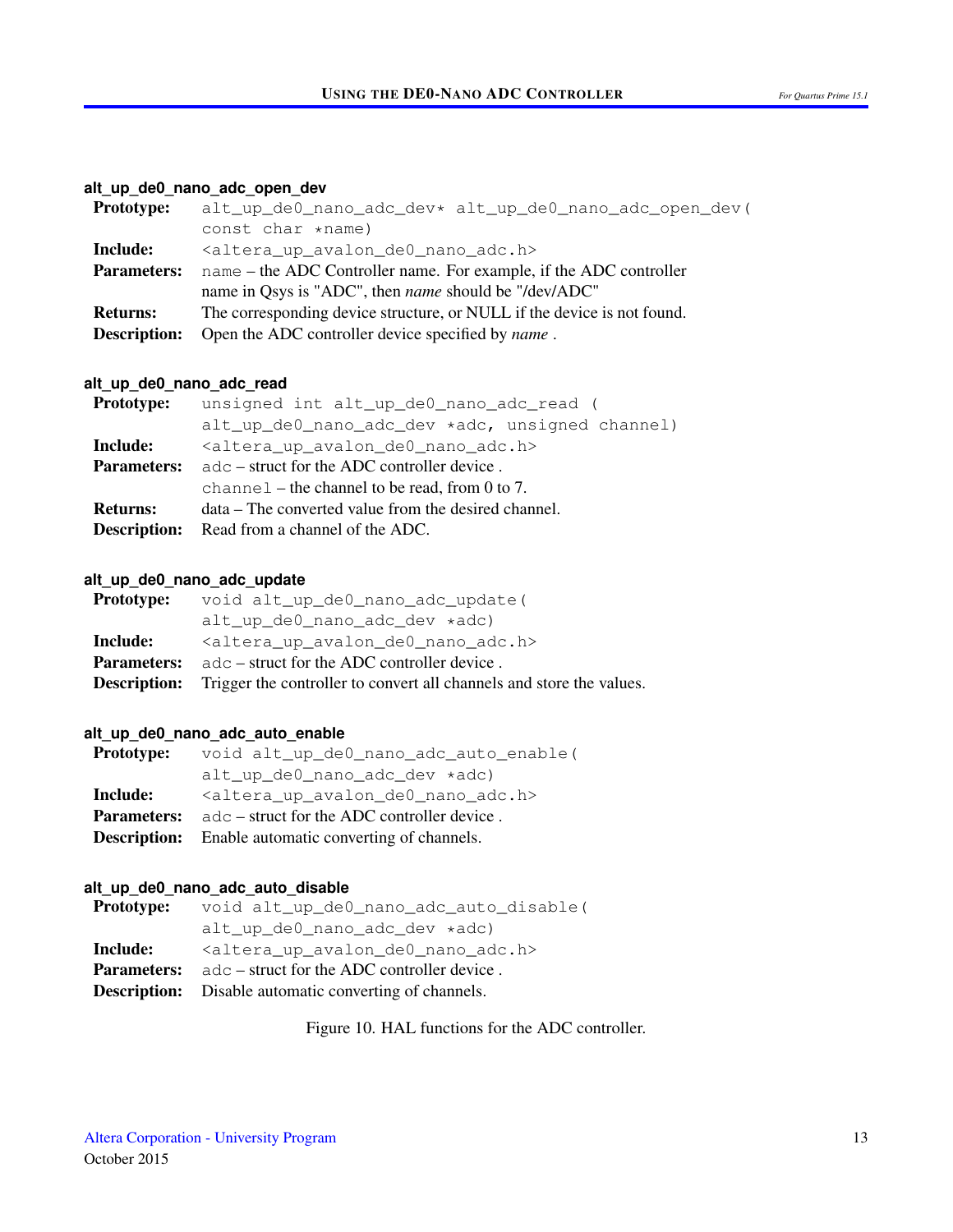Having completed the code, load the program into the FPGA using the Altera Monitor Program. As in the previous section, a custom system can be used, though the use of HAL does allow the use of the *DE0-Nano Computer* instead. Additionally, instead of specifying the program type as C Program, choose Program with Device Driver Support. This option will include any relevant HAL drivers automatically during compilation, but the program will require significantly more memory. If the program is too large to fit in the on-chip memory, consider implementing an SDRAM module to provide additional memory for the system.

<span id="page-13-0"></span>Compile and load the system and program to test the device.

#include "altera\_up\_avalon\_parallel\_port.h" #include "altera\_up\_avalon\_de0\_nano\_adc.h" int main (void){ alt\_up\_parallel\_port\_dev \* led; alt\_up\_de0\_nano\_adc\_dev \* adc; unsigned int data; int count; int channel;  $data = 0$ ;  $count = 0$ ; channel =  $0$ ; led =alt\_up\_parallel\_port\_open\_dev ("/dev/LEDs");  $\text{adc} = \text{alt\_up\_de0\_nano\_adc\_open\_dev}$  ("/dev/ADC"); while (led!=NULL&&adc!=NULL){ alt\_up\_de0\_nano\_adc\_update (adc); count  $+= 1$ ; data = alt\_up\_de0\_nano\_adc\_read (adc, channel);  $data = data / 16$ ; alt\_up\_parallel\_port\_write\_data (led, data); if  $(count==500000)$  $count = 0$ ; channel = !channel; } } return 0; }

Figure 11. C code using HAL to operate the ADC.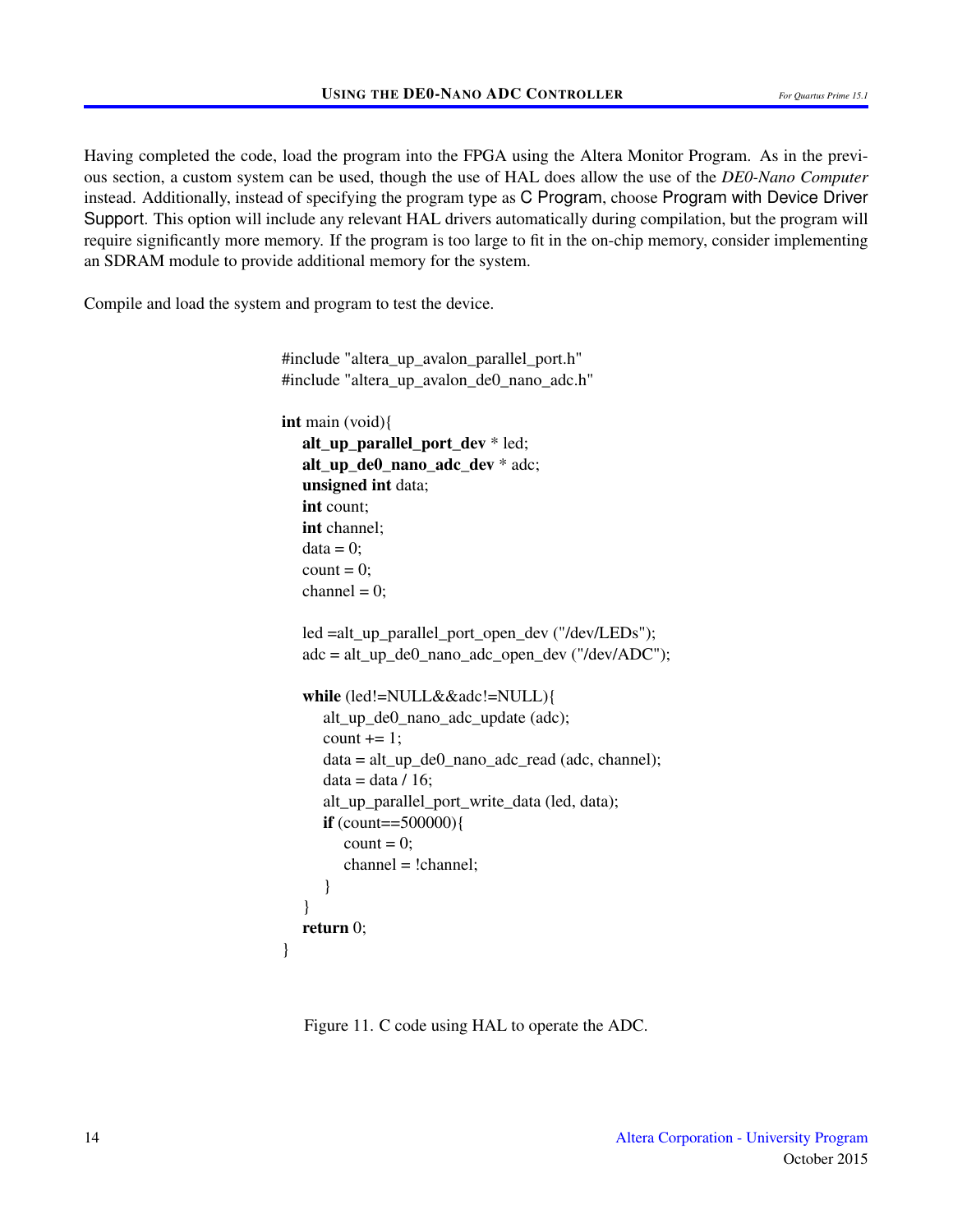#### **3.3 Implementing the ADC Controller with IP Catalog**

To include the ADC controller in a hardware-based project, use the IP Catalog. Basic information on using the IP Catalog can be found in the *Using the Library of Parameterized Modules (LPM)* tutorial. The IP Catalog version of the controller allows access to between two and eight channels, with channel values updating automatically.

<span id="page-14-0"></span>To instantiate the controller, open Tools > IP Catalog. Select University Program > Generic IO > ADC Con-troller for DE-series boards. The window in Figure [12](#page-14-0) will appear. Set the values to match the figure and press OK. The window in Figure [13](#page-15-0) will appear.Set the parameters of the ADC controller to those listed in the figure and then press Generate HDL... which will cause the window in Figure [14](#page-15-1) to appear. Press Generate to generate the system. The window in Figure [15](#page-16-0) may appear, if it does press Close after the system saves to continue the generation of HDL.

| <b>A.</b> New IP Variation                                      |                                                 | x  |  |  |  |  |
|-----------------------------------------------------------------|-------------------------------------------------|----|--|--|--|--|
|                                                                 | Your IP settings will be saved in a .gsys file. |    |  |  |  |  |
| <b>Create IP Variation</b>                                      |                                                 |    |  |  |  |  |
| Entity name:                                                    | adc_control                                     |    |  |  |  |  |
| Save in folder: D:\adc_demo                                     |                                                 |    |  |  |  |  |
|                                                                 | <b>Target Device</b>                            |    |  |  |  |  |
| Family:                                                         | Cyclone IV E                                    |    |  |  |  |  |
| Device:                                                         | EP4CE22F17C6                                    |    |  |  |  |  |
| 1 Info: Your IP will be saved in D: \adc_demo/adc_control.qsys. |                                                 |    |  |  |  |  |
|                                                                 |                                                 | OK |  |  |  |  |

Figure 12. Creating a new IP variation of the ADC controller.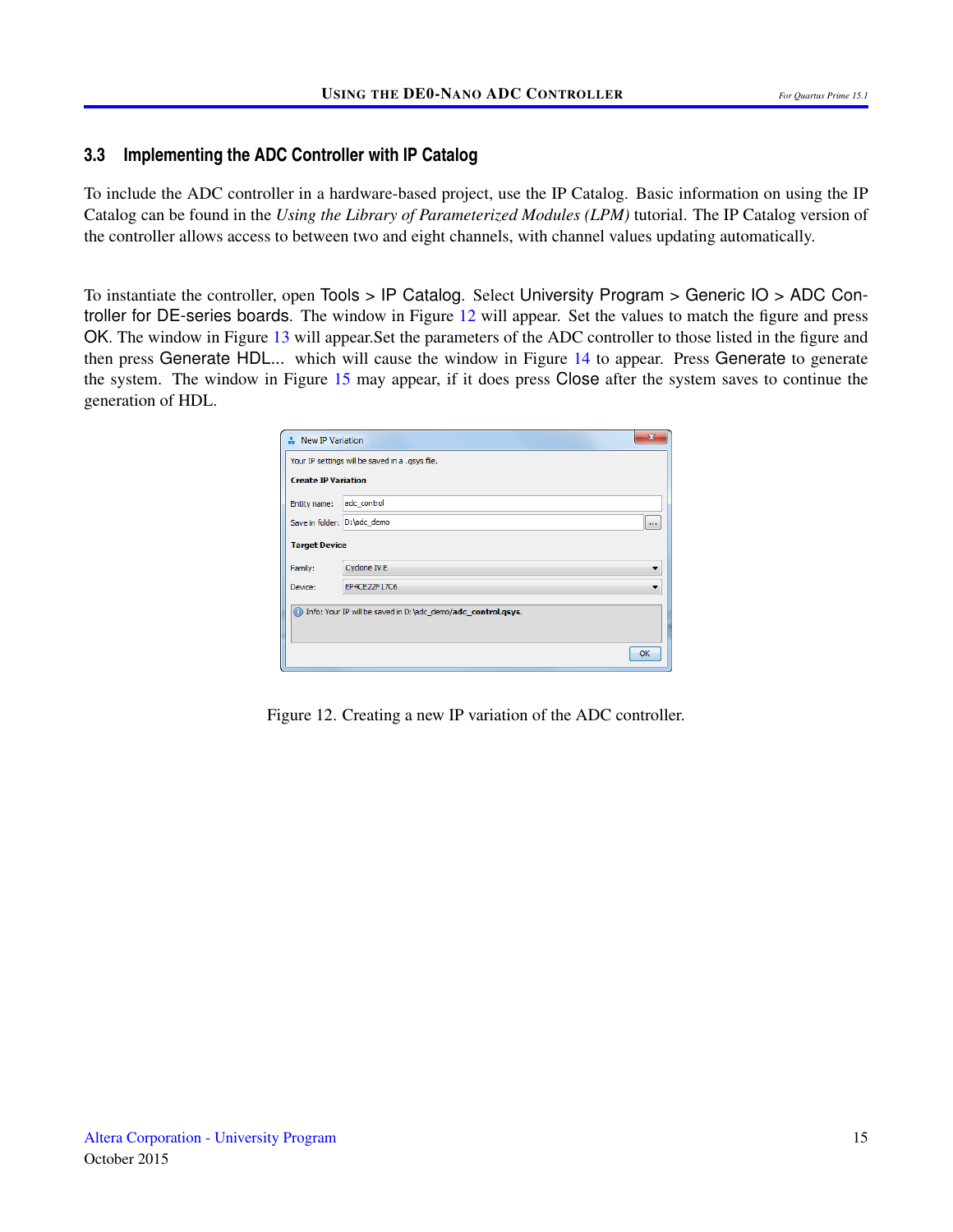<span id="page-15-0"></span>

| " IP Parameter Editor - adc_control.qsys* (D:\adc_demo\adc_control.qsys)                                                            | $\overline{\mathbf{x}}$<br>回<br>$\Box$                                   |  |  |  |
|-------------------------------------------------------------------------------------------------------------------------------------|--------------------------------------------------------------------------|--|--|--|
| File Edit System Generate View Tools Help                                                                                           |                                                                          |  |  |  |
| Parameters<br>$\Sigma$<br>-ರೆ⊏                                                                                                      | Details &<br>$\Sigma$<br><b>Block Symbol</b><br>- ថ =                    |  |  |  |
| System: adc_control    Path: adc_mega_0                                                                                             | <b>ADC Controller for DE-series Boards</b>                               |  |  |  |
| ADC Controller for DE-series Boards<br><b>Details</b>                                                                               |                                                                          |  |  |  |
| altera up avalon adc mega                                                                                                           | <b>DE-Series Board</b>                                                   |  |  |  |
| <b>Parameters</b><br>DE-Series Board:<br>DE0-Nano<br>▼<br>ADC Clock Frequency (MHz):<br>3.2<br>MHz<br>Number of Channels Used:<br>8 | no description                                                           |  |  |  |
| <b>Configurations</b><br>System Clock Frequency (MHz): 50                                                                           | ×<br>Q<br>≺<br><b>b</b> Presets $\otimes$<br>– ರಿ ⊏                      |  |  |  |
|                                                                                                                                     | Presets for adc mega 0<br>×<br>Project<br>iClick New to create a preset. |  |  |  |
| 53<br>$\frac{35}{20}$ Messages<br>- T ol                                                                                            | Library<br>iNo presets for ADC Controller for DE-series Boards           |  |  |  |
| Path<br>Type<br>Message                                                                                                             | m.                                                                       |  |  |  |
| ш<br>k.                                                                                                                             | Update<br>Apply<br>Delete<br>New                                         |  |  |  |
| 0 Errors, 0 Warnings                                                                                                                | Finish<br>Generate HDL                                                   |  |  |  |

Figure 13. Configuring the ADC controller in the IP Catalog.

<span id="page-15-1"></span>

| <b>E.</b> Generation                                                                                                                                                                                                                                                                   |                                                                                                                               |          |  |  |  |  |
|----------------------------------------------------------------------------------------------------------------------------------------------------------------------------------------------------------------------------------------------------------------------------------------|-------------------------------------------------------------------------------------------------------------------------------|----------|--|--|--|--|
|                                                                                                                                                                                                                                                                                        |                                                                                                                               |          |  |  |  |  |
| <b>Synthesis</b>                                                                                                                                                                                                                                                                       |                                                                                                                               |          |  |  |  |  |
|                                                                                                                                                                                                                                                                                        | Synthesis files are used to compile the system in a Quartus Prime project.                                                    |          |  |  |  |  |
| Create HDL design files for synthesis: Verilog v                                                                                                                                                                                                                                       |                                                                                                                               |          |  |  |  |  |
|                                                                                                                                                                                                                                                                                        | Create timing and resource estimates for third-party EDA synthesis tools.                                                     |          |  |  |  |  |
| Create block symbol file (.bsf)                                                                                                                                                                                                                                                        |                                                                                                                               |          |  |  |  |  |
| <b>Simulation</b>                                                                                                                                                                                                                                                                      |                                                                                                                               |          |  |  |  |  |
|                                                                                                                                                                                                                                                                                        | The simulation model contains generated HDL files for the simulator, and may include simulation-only features.                |          |  |  |  |  |
|                                                                                                                                                                                                                                                                                        | Simulation scripts for this component will be generated in a vendor-specific sub-directory in the specified output directory. |          |  |  |  |  |
| Follow the quidance in the generated simulation scripts about how to structure your design's simulation scripts and how to use the ip-setup-simulation and<br>ip-make-simscript command-line utilities to compile all of the files needed for simulating all of the IP in your design. |                                                                                                                               |          |  |  |  |  |
| Create simulation model:                                                                                                                                                                                                                                                               | None                                                                                                                          |          |  |  |  |  |
| Allow mixed-language simulation                                                                                                                                                                                                                                                        |                                                                                                                               |          |  |  |  |  |
| Enable this if your simulator supports mixed-language simulation.                                                                                                                                                                                                                      |                                                                                                                               |          |  |  |  |  |
| <b>Output Directory</b>                                                                                                                                                                                                                                                                |                                                                                                                               |          |  |  |  |  |
| Path:                                                                                                                                                                                                                                                                                  | D:/adc demo/adc control                                                                                                       | $\cdots$ |  |  |  |  |
|                                                                                                                                                                                                                                                                                        |                                                                                                                               |          |  |  |  |  |
|                                                                                                                                                                                                                                                                                        | Generate                                                                                                                      | Cancel   |  |  |  |  |

Figure 14. Generating the ADC controller.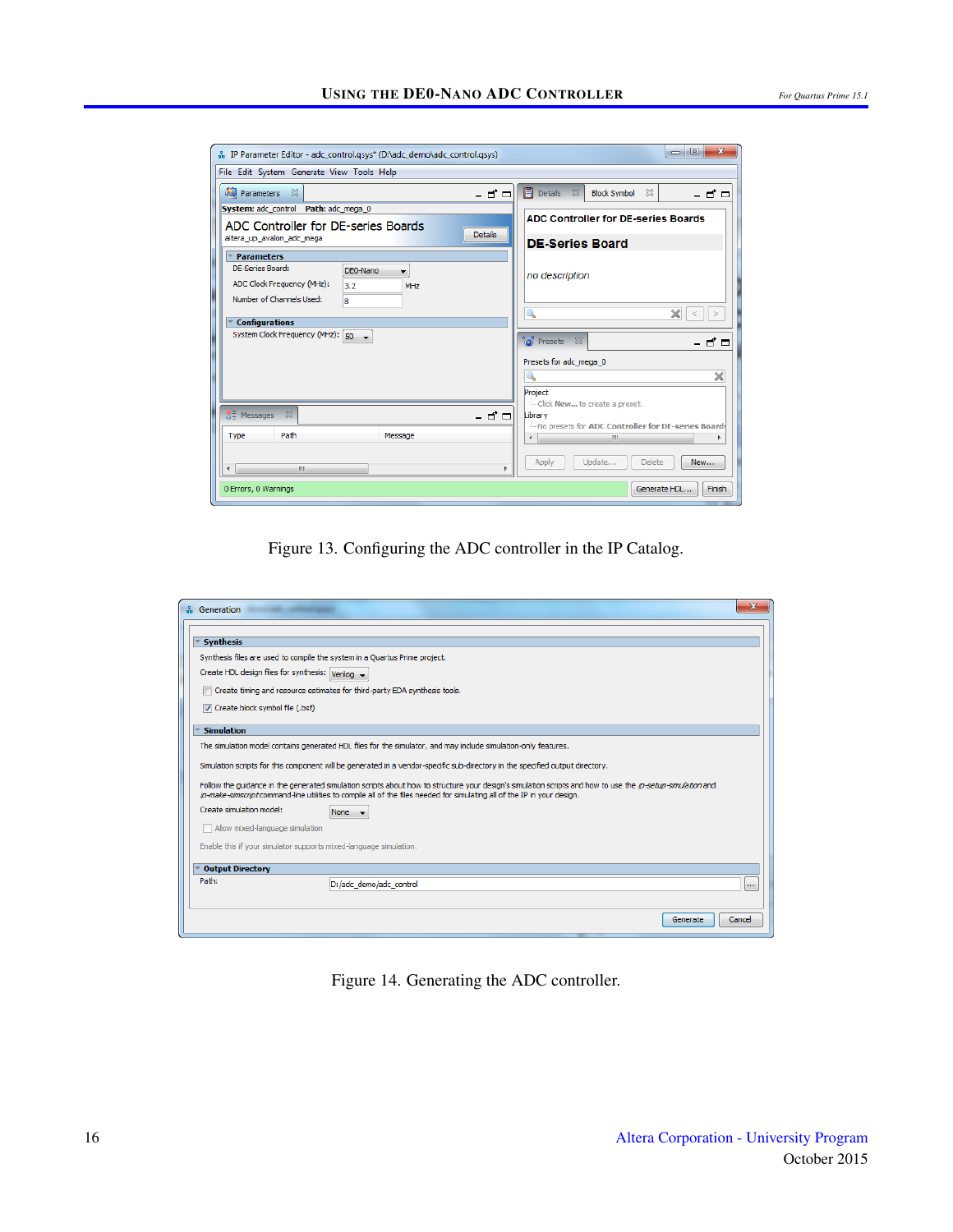<span id="page-16-0"></span>

Figure 15. Saving the Qsys system for IP variation.

After finishing generating the system, add the IP core to the Quartus project by including the .qip file under <generation\_directory>/synthesis folder.

Once generation is complete, create a top-level file using the verilog code in Figure [17,](#page-17-0) or use the one in the "design files" subdirectory. In this example, the Dip Switches on the DE0-Nano board are used to select the channel to display, from 0 to 7. The eight highest bits of the chosen channel will be displayed on the LEDs.

<span id="page-16-1"></span>Import the DE0-Nano pin settings file; it can be found on the Altera University program website. Open the assignment editor and delete the entry for Current Strength as shown in Figure [16;](#page-16-1) this must be done when compiling projects containing the ADC controller plugin. Compile the project and download it to the DE0-Nano board.

|                           |                                                                             |      | Assignment Editor - D:/adc_demo/adc_demo - adc_demo              |                             |                        |                    |               | 回<br>$\Box$    | $\mathbf{x}$ |
|---------------------------|-----------------------------------------------------------------------------|------|------------------------------------------------------------------|-----------------------------|------------------------|--------------------|---------------|----------------|--------------|
|                           | Edit<br>View<br><b>Tools</b><br>Window<br>Help<br>File<br>Search altera.com |      |                                                                  |                             |                        |                    |               |                |              |
|                           | < <new>&gt; ▼   V Filter on node names: *<br/>۰.</new>                      |      |                                                                  |                             |                        | Category: All<br>▼ |               |                |              |
|                           | itatu:                                                                      | From | ▴<br>To                                                          | <b>Assignment Name</b>      | Value                  | Enabled            | <b>Entity</b> | <b>Comment</b> | ۸            |
|                           | ✔                                                                           |      | 型<br>$\pmb{\pm}$                                                 | <b>Fast Input Register</b>  | On.                    | Yes                | adc_demo      |                |              |
| 2                         | ✔                                                                           |      | 苦<br>÷                                                           | <b>Fast Output Register</b> | On                     | Yes                | adc demo      |                |              |
| 3                         |                                                                             |      | $\star$                                                          | <b>Current Strength</b>     | <b>Minimum Current</b> | Yes                | adc_demo      |                |              |
| 4                         | ✔                                                                           |      | ADC_CS_N                                                         | Location                    | <b>PIN A10</b>         | Yes                |               |                |              |
| 5                         | ✔                                                                           |      | ADC_CS_N                                                         | <b>VO Standard</b>          | 3.3-V LVTTL            | Yes                | adc_demo      |                |              |
| 6                         | ✔                                                                           |      | ADC_SADDR                                                        | Location                    | <b>PIN_B10</b>         | Yes                |               |                |              |
| 7                         |                                                                             |      | ADC SADDR                                                        | <b>VO Standard</b>          | 3.3-V LVTTL            | Yes                | adc demo      |                |              |
| 8                         | ✔                                                                           |      | ADC_SCLK                                                         | Location                    | <b>PIN_B14</b>         | Yes                |               |                |              |
| 9                         |                                                                             |      | ADC SCLK<br>♠                                                    | VO Standard                 | 3.3-V LVTTL            | Yes                | adc demo      |                |              |
| ∢                         |                                                                             |      |                                                                  | m.                          |                        |                    |               |                |              |
| $\boldsymbol{\mathsf{x}}$ |                                                                             |      | This cell shows the status of the assignment in the current row. |                             |                        |                    |               |                |              |
| Ð                         |                                                                             |      |                                                                  |                             |                        |                    |               |                |              |
| ⊕                         |                                                                             |      |                                                                  |                             |                        |                    |               |                |              |
| ₫                         |                                                                             |      |                                                                  |                             |                        |                    |               |                |              |
|                           |                                                                             |      |                                                                  |                             |                        |                    |               | 0%<br>00:00:00 |              |

Figure 16. Saving the Qsys system for IP variation.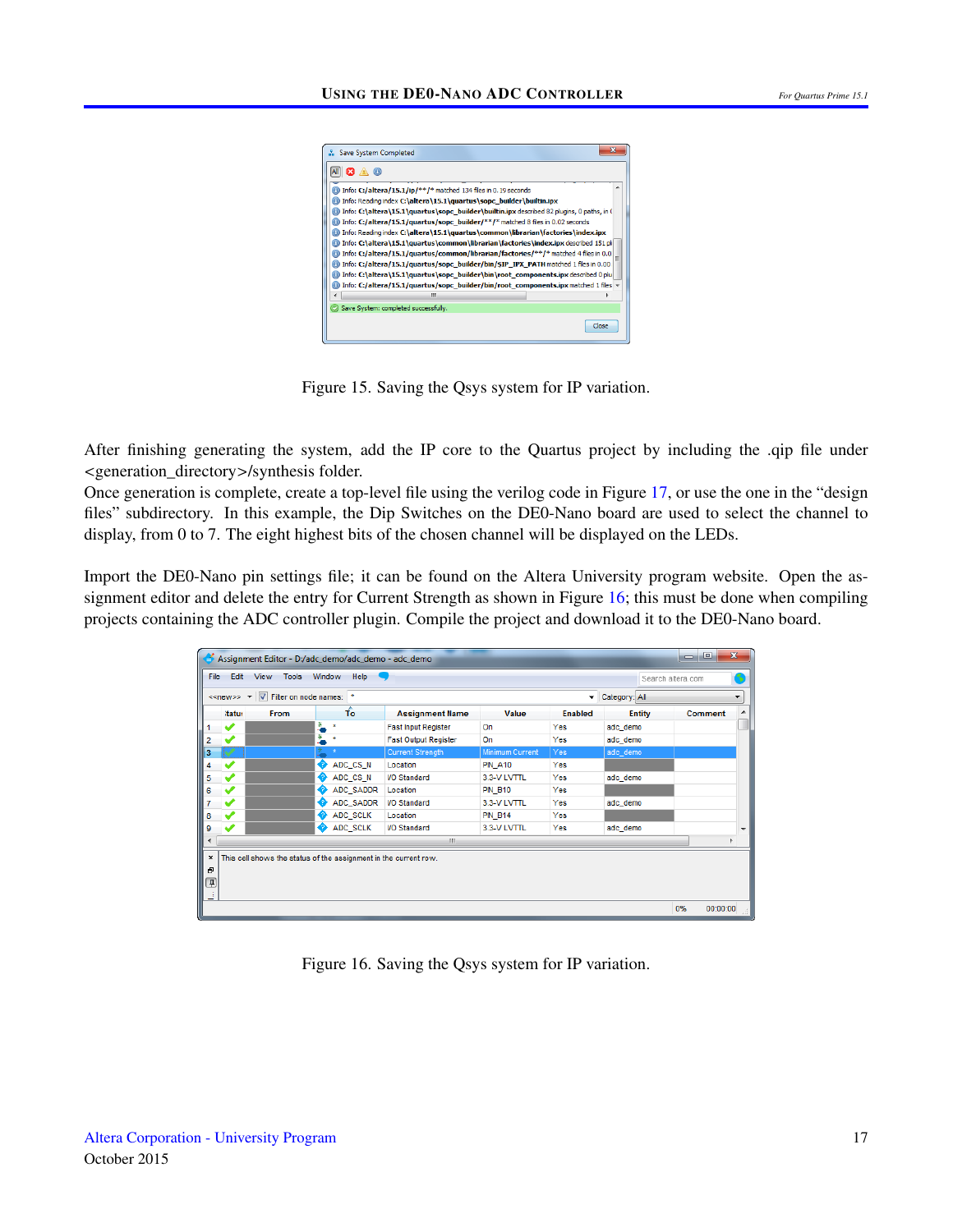<span id="page-17-0"></span>module adc\_demo (CLOCK\_50, KEY, SW, LED, ADC\_SCLK, ADC\_CS\_N, ADC\_SDAT, ADC\_SADDR); input CLOCK\_50; input [0:0] KEY; input [2:0] SW; output [7:0] LED; input ADC\_SDAT; output ADC\_SCLK, ADC\_CS\_N, ADC\_SADDR; wire [11:0] values [7:0]; assign LED = values  $[SW]$  [11:4]; adc\_control ADC ( .CLOCK (CLOCK\_50), .RESET (!KEY[0]), .ADC\_SCLK (ADC\_SCLK), .ADC\_CS\_N (ADC\_CS\_N), .ADC\_SDAT (ADC\_SDAT), .ADC\_SADDR (ADC\_SADDR), .CH0 (values[0]), .CH1 (values[1]), .CH2 (values[2]), .CH3 (values[3]), .CH4 (values[4]), .CH5 (values[5]), .CH6 (values[6]), .CH7 (values[7]) ); endmodule

Figure 17. Example top-level module for a project using the ADC Controller for MegaWizard.